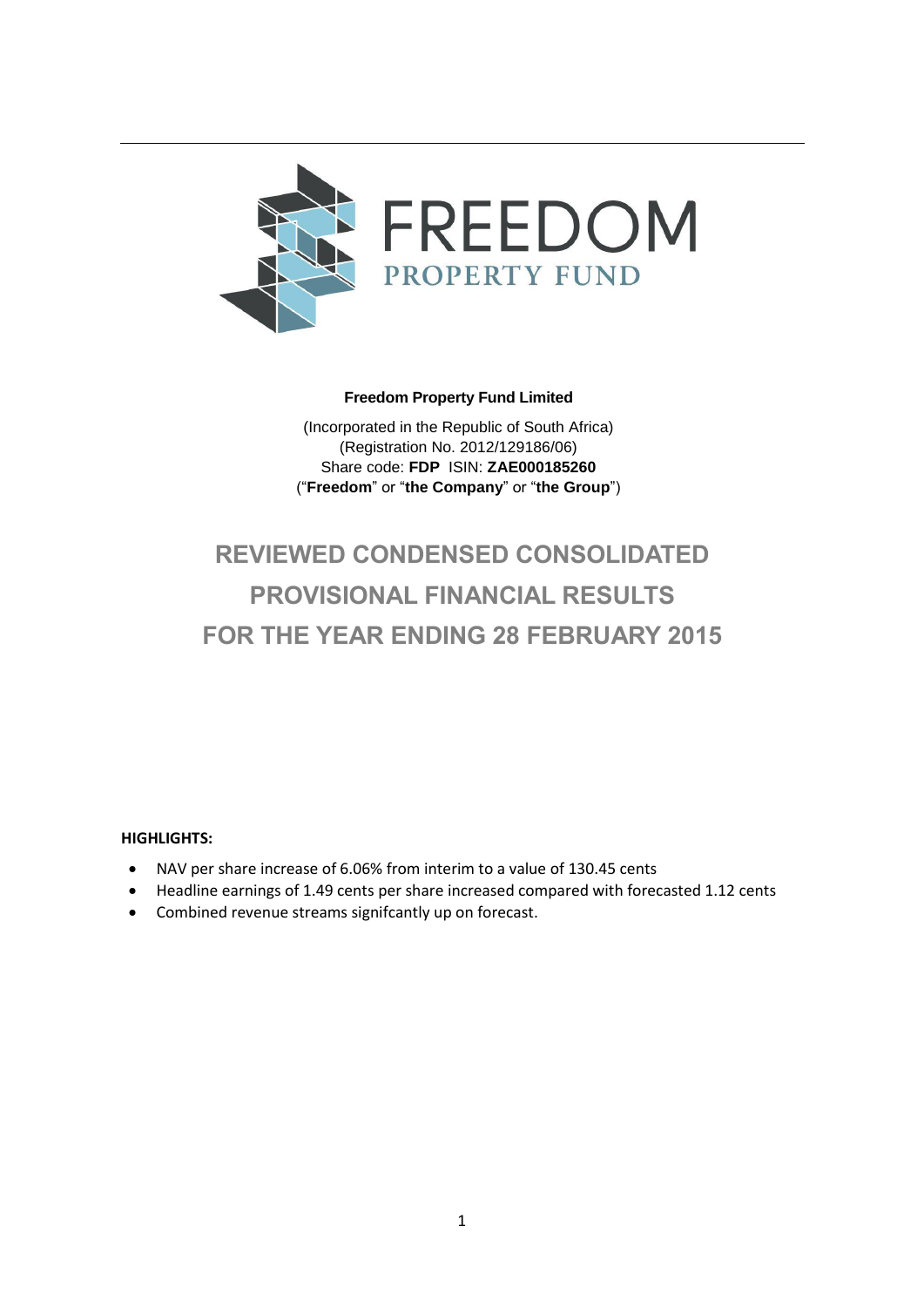#### **INTRODUCTION**

Freedom Property Fund Limited ("Freedom" or "the Company" or "the Group") is a JSE listed holding and development property company which operates across all primary sectors of the property industry namely industrial, commercial and predominantly residential. The fundamental focus of Freedom is to strategically acquire and develop prime properties thereby creating a portfolio that will generate sustainable income streams in the future. As such the Company is ideally positioned to provide significant capital growth initially and thereafter potentially convert to a Real Estate Investment Trust ("REIT") structure, thereby making it a unique asset to hold.

The first eight and a half months, up to 28 February 2015, have been an exciting period for all parties involved. It has been a time of growth and focus on setting up the necessary management structures and systems to manage and implement the acquired projects thus optimising value for all stakeholders.

Freedom presents its maiden reviewed condensed consolidated provisional annual financial results of the Company and its subsidiaries (all wholly owned) for the year ending 28 February 2015 ("the financial year").

# 1. **FINANCIAL RESULTS**

#### **1.1. Comparative Results**

Freedom was established specifically to acquire selected properties and list on the JSE Limited ("JSE"), as set-out in the pre-listing statement dated 5 June 2014 ("Pre-listing Statement"). The various acquisitions, being subject to listing approval, became effective at various times between 1 March 2014 and the listing date of 12 June 2014.

#### **1.2. Revenues**

Total revenue (R42 779 795) is significantly up on the forecast (R28 300 682) per the Supplementary Circular issued on 5 June 2014. This is mainly due to higher than forecast sales of development properties (stock of serviced stands).

In preparing the projections for the year ending 28 February 2015, management's immediate outlook for revenues from sales of properties was not high as it was expected that marketing initiatives would take some time to implement. The forecast revenues for sales of development properties of R8 483 922 for the year have to date been exceeded significantly with sales totalling R23 720 295 during the period.

Whilst investment property revenue is down slightly on forecast, management is confident that the expanded facilities at Steelpoort Industrial will add to the revenue base of the group in the coming year. As highlighted below (see Operations - Para 2.1), Freedom has developed a further 6 306m² of revenue generating industrial facilities at Steelpoort Industrial and will continue to do so as demand requires.

The following table provides a comparison of actual revenues generated by Freedom and the forecast for the financial year (as set out in Annexure 1 of the supplementary circular dated 5 June 2014). The acquisition of Kadoma was effective from 1 March 2014, providing the majority of the Company's income and contributing a full 12 month's revenues reflected in the revenues to 28 February 2015.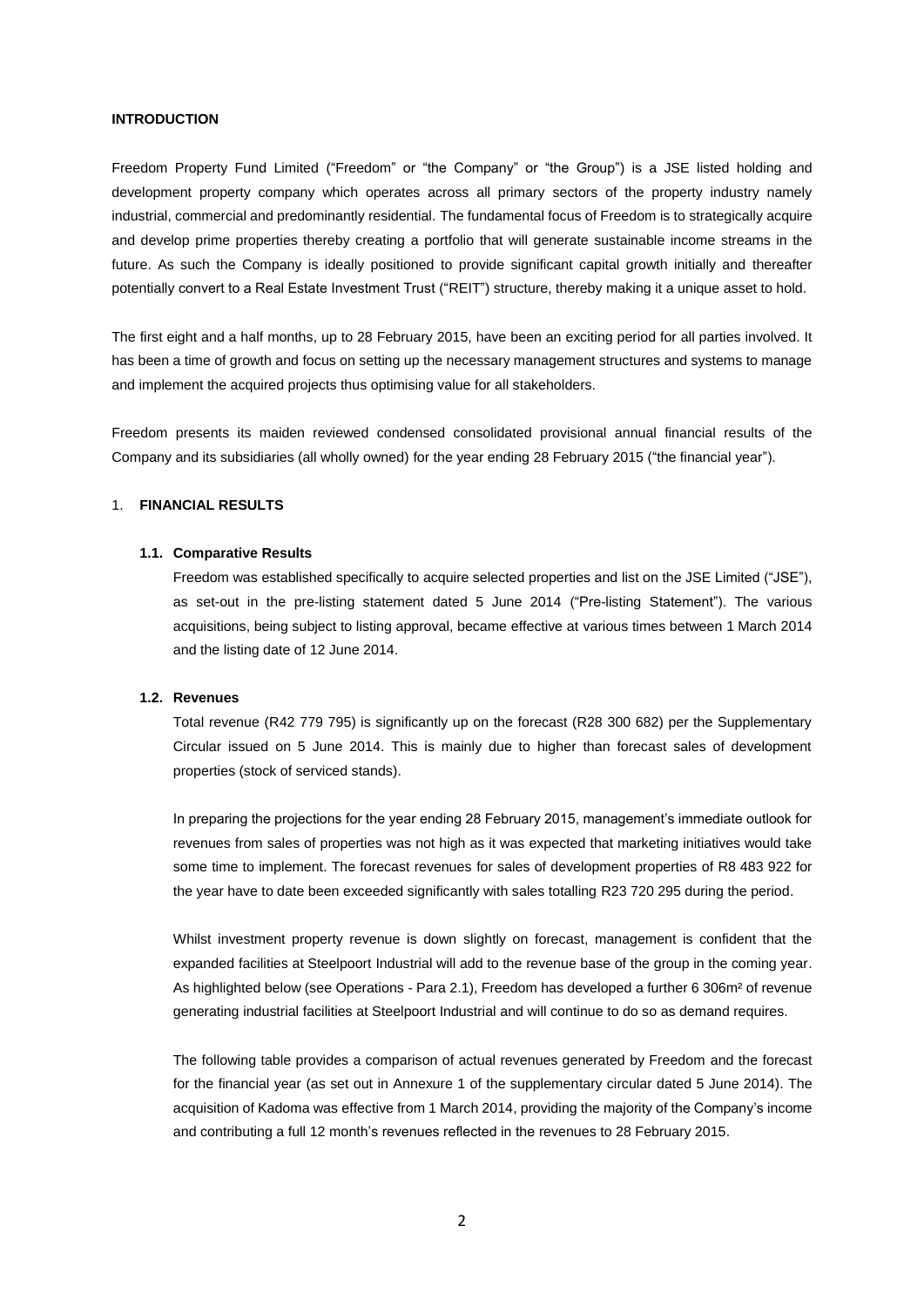|                                      | <b>Actual for the</b><br>12 months ending<br>28 February 2015 | <b>Forecast for the</b><br>12 months ending<br>28 February 2015 |
|--------------------------------------|---------------------------------------------------------------|-----------------------------------------------------------------|
| Revenue – Investment Property Income | 19 059 500                                                    | 19 816 760                                                      |
| Revenue – Development Property Sales | 23 720 295                                                    | 8 483 922                                                       |
| Cost of Sales                        | (9, 413, 880)                                                 | (2899479)                                                       |
| <b>Gross Profit</b>                  | 33 365 915                                                    | 25 401 203                                                      |

#### **1.3. Headline Earnings**

In the interim results for the period ended 31 August 2014 ("Interim Results"), Freedom reported achieving approximately 50%, (being R5 020 515), of the 12 month forecast of headline earnings. We are pleased to report that at 28 February 2015 the Group had achieved earnings ahead of its maiden forecast and continues to strive to meet forecasts to ensure that Freedom continues on the growth path outlined in the Group's strategy.

#### **1.4. Expenses**

As disclosed in our Interim Results listing expenses and costs relating to the establishment of Freedom were higher than expected. These were non-recurring costs and all accrued during the interim period. Furthermore, the operations of Steelpoort Industrial were only fully incorporated into Freedom post listing and management could only implement cost saving measures subsequent to this. With the expenses being above anticipated levels, management has initiated processes to contain costs going forward.

#### **1.5. Net Asset Value ("NAV")**

The NAV at 28 February 2015 was 130.45 cents, an increase of 6.06% on the value per the Interim Results. While gearing has grown on the Statement of Financial Position of the Company (see Borrowings – para [4\)](#page-6-0), the majority of this funding is being applied to develop Freedom's assets and unlock value for stakeholders in terms of Freedom's strategy as a capital growth fund.

## **1.6. Dividends**

Freedom will continue with its stated policy of retaining generated cash, which will be applied to developing the various properties owned by Freedom to ensure capital growth and create shareholder value. The dividend policy will be reviewed on a continual basis in line with Freedom's strategy of applying available resources to develop property assets to be held for leasing.

## **2. OPERATIONS**

Freedom has made substantial progress in its operations, thus enabling management to confidently continue to implement the strategies and growth plans in line with the Company's broad short to medium term goals of successfully unlocking value for Freedom's stakeholders. In terms of the strategy outlined in the Pre-listing Statement for the year ending 28 February 2015, all projects have either already commenced or development plans committed to.

The following paragraphs detail progress on key projects identified by Freedom to ensure its strategic objectives of income generation and capital growth are sustainable and achieved.

# **2.1. Steelpoort Industrial**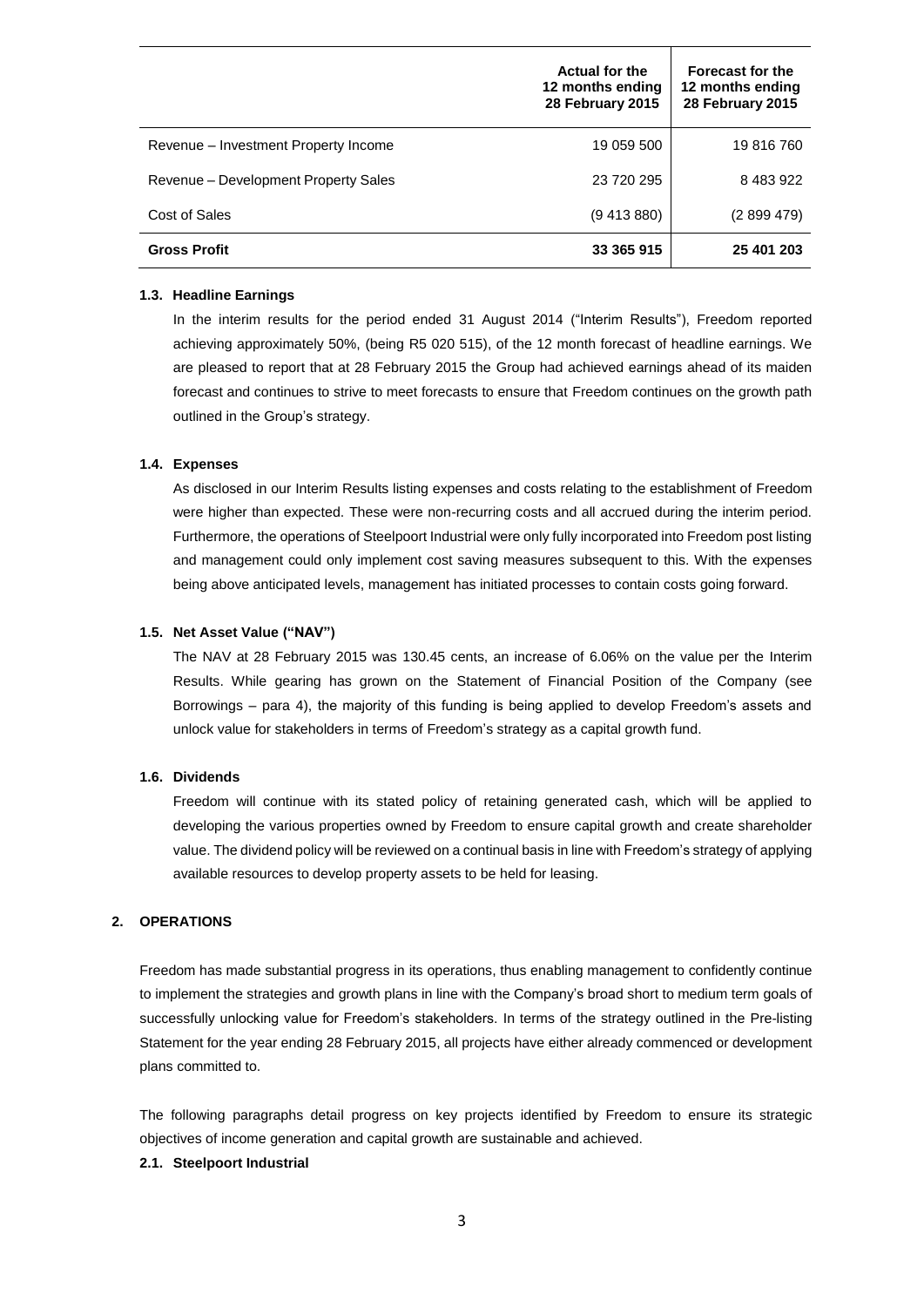Steelpoort is a mining town in Limpopo Province's platinum belt experiencing rapid development with a number of new mines being established, making it prime industrial land to own. The scepticism that surrounds investing in the mining areas, due to the events that unfolded in Rustenburg, is justifiably allayed when considering that the mining dynamics of Steelpoort are of a different nature. Mining in this area is highly mechanised and has a primary focus on platinum and chrome production. The number of mines which have opened in the area over the past two to five year period are testament to the fact that it is a growing area and is to be recognised as an area in which to invest.

Freedom has, to date, made the following progress at Steelpoort Industrial:

- We have developed a further six industrial units, providing in excess of a further 6 306m<sup>2</sup> gross lettable area ("GLA"). The next two units are set to be completed by 31 May 2015 and are expected to be fully tenanted by that time as well;
- Freedom has, in answer to market demand, re-sized the units from large units to Midi units thus enabling the units to be tenanted immediately;
- Ancillary services have been provided, ensuring that tenants are satisfied and as a result entering into long term leases, ensuring a steady income stream; and
- Certain units have been expanded. An example is unit 1195, for which an additional 400m<sup>2</sup> of warehousing facility was created at a rental price of R65/m². This equates to an increased monthly rental of R26 000 from this unit.

The current rental income ranges between R65/m² and R95/m² with corporate tenants such as Sasol, Weir Minerals and North Safety. Pieterse, Du Toit and Associates have prepared reports for submission to council on re-zoning the remaining 6 hectares for light industrial warehousing purposes. This will allow for the construction of a further 36 000m<sup>2</sup> of industrial warehousing. Due to the delays at council it is now anticipated that this development will commence in September 2015, which only delays the project by two months, and will be completed towards the end of 2018. The cost of construction for this phase is anticipated to total R240 million and the expected rental income generated by Steelpoort Industrial will increase by a projected R34 million per annum.

#### <span id="page-3-0"></span>**2.2. Tweefontein Residential**

Tweefontein Residential Estate is the residential component of the land owned by the Company in Steelpoort. Tweefontein Residential will provide Freedom in excess of 4 000 residential development opportunities in the low to mid income market. Pieterse, Du Toit and Associates have initiated the higher density re-zoning application. This development is now planned in 12 phases and is still expected to be completed by 2020.

The demand for residential units is currently between 15 000 and 20 000 units and continually expanding due to new mines opening in the area. A major mining group operating in the area has expressed an interest in taking up 2 000 opportunities immediately on completion. The demand by the existing mines in the area has far exceeded the supply as is currently evidenced by ongoing enquiries received. This demand will be further underpinned by the new mines to be established in the area.

The agreement with Samancor, whose operations border Freedom's residential land, supports our residential development, which inevitably makes this land highly valuable and sought after. Furthermore there are no land claims registered against this property.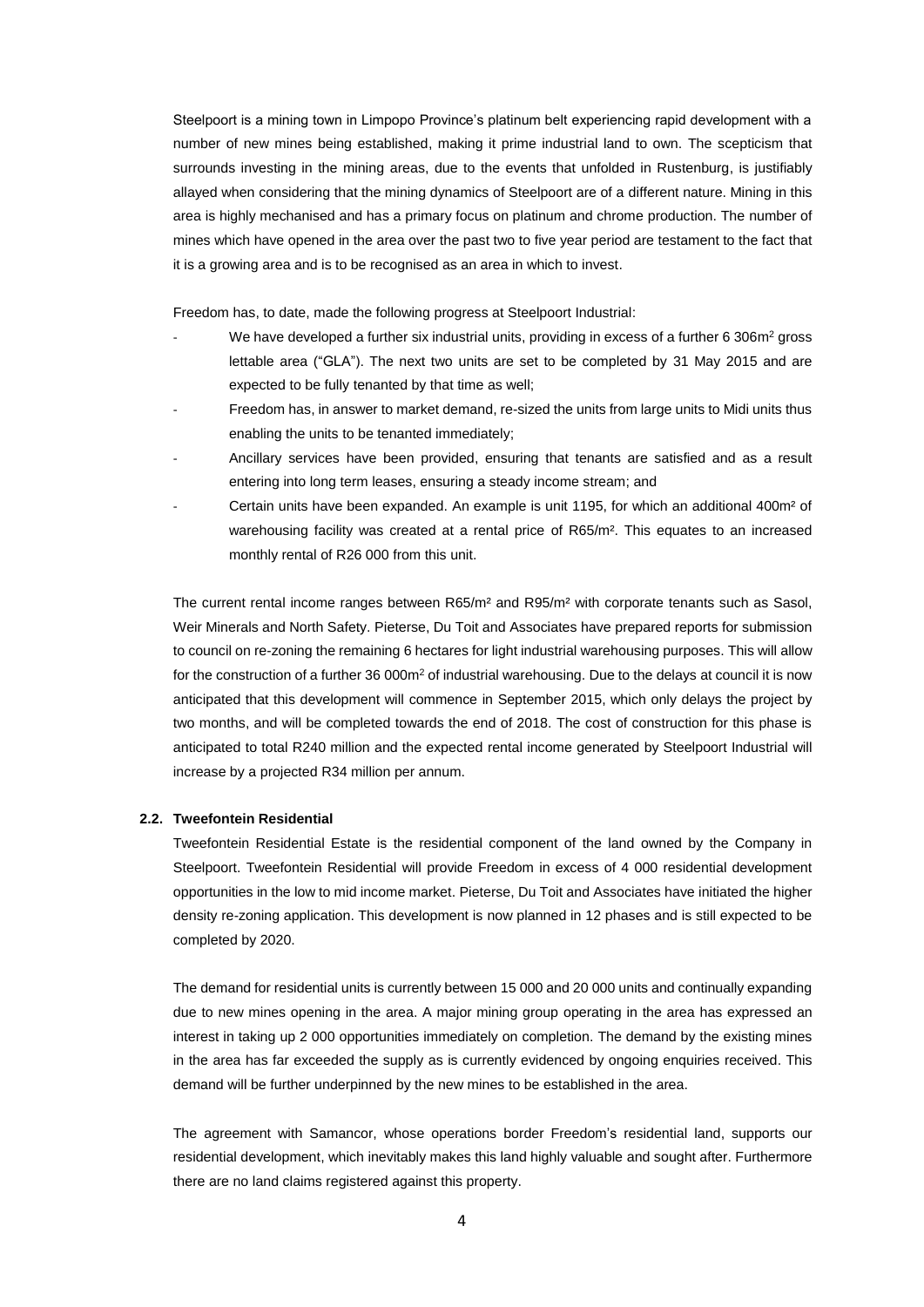## **2.3. Montana (La Bonne Vie)**

The proposed 90 sectional title residential opportunities of one, two and three bedroom units in Montana, Pretoria are highly accessible and adjacent to the well-known Kolonnade Shopping Centre and the Zambesi Country Estate. The 3 phase construction plan has been initiated with:

- Phase 1 comprising of 22 units expected to be completed by December 2015 and is estimated to generate annual rental income of R1 329 600;
- Phase 2 comprising of 31 units is expected to be completed by July 2016 and is estimated to generate annual rental income of R1 586 400; and
- Phase 3 comprising of 37 units is expected to be completed by April 2016 and is estimated to generate annual rental income of R1 932 000.

The project development cost is R35 million and will yield in excess of 12% per annum.

### <span id="page-4-0"></span>**2.4. Langebaan**

The Langebaan Beach Resort, located in Langebaan in the Western Cape, is a mixed use development consisting of 312 022m<sup>2</sup> of zoned residential land, 426 982m<sup>2</sup> of un-zoned residential land, 8,063m<sup>2</sup> of land zoned for commercial use and 21 688m<sup>2</sup> for institutional use.

Freedom's proposed development in Langebaan which borders on Saldanha, is extremely exciting for Freedom as Transnet has plans to spend R10 billion on the expansion of the harbour at Saldanha. This has led to several development opportunities in the commercial and residential sector. In phase 1 of its development, Freedom plans to develop 7 000m² of commercial space and negotiations have commenced with high profile tenants who have a national footprint.

The development will commence on the successful conclusion of lease agreements.

## <span id="page-4-1"></span>**2.5. Miami Village**

The Miami Village, situated adjacent to Shelley Point in the St Helena Bay area in the Western Cape Province, is made up of 261 opportunities, consisting of 164 full title serviced stands and 97 sectional, bulk serviced stands.

- To date, in excess of 130 sale agreements have been entered into. Total revenues accounted for in this period are approximately R14 190 000 and cost of sales amounted to R5 030 690.
- Significantly high market demand indicates that the balance of stands held will, in line with Freedom's strategy to maintain competitive disposal values, be sold in the short term.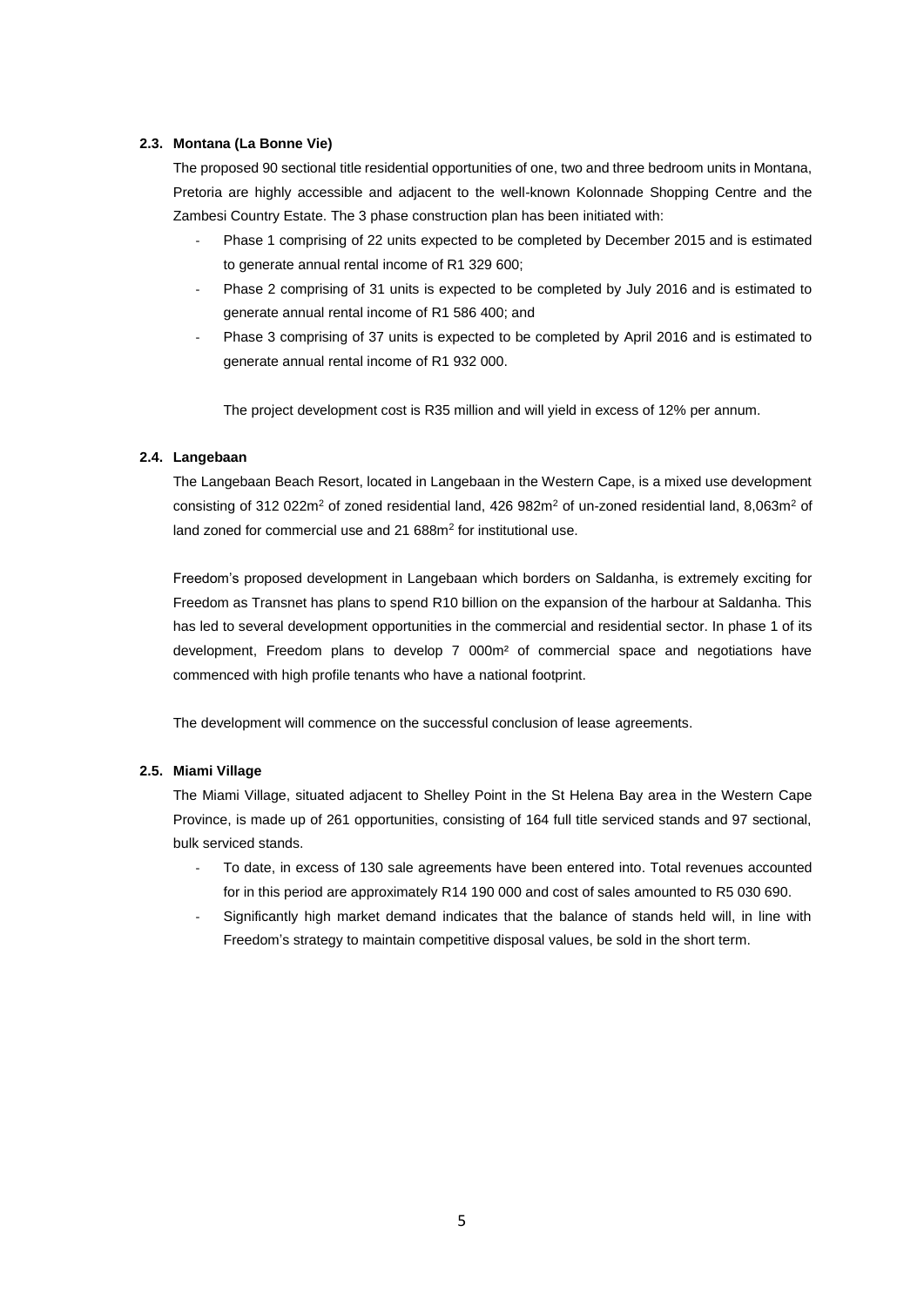#### **2.6. Gevonden**

Gevonden comprises of 43 residential units in the medium level segment. It borders the urban edge in Stellenbosch, making it the last section of land in this very popular Western Cape town that can be developed.

Stellenbosch has not been heavily affected by the economic crisis, as property development has continued at a very steady pace over the past few years. The demand can mainly be attributed to the steady population growth experienced in Stellenbosch and the rest of the Western Cape since 2010.

Bordering the very successful Welgevonden Estate Development on the eastern boundary, our survey shows that the demand significantly exceeds supply. We are in final stages of concluding a development agreement with a local, successful developer, in which he undertakes to fully develop the land at his cost. This includes external as well as internal services after which top structures will be constructed. Once these units have been completed, Freedom and the developer will split the units according to input cost, leaving Freedom with an amount of ungeared, very popular rentable units. An option will also be made available for Freedom to acquire more of these units from the developer at a reasonable market price, as determined by an independent valuer.

With the demand being high on most of Freedom's development land, we are continuously investigating innovative financing methods in order to proceed at a much faster pace than traditional institutional finance normally allows. Good progress has been made in this regard and we anticipate initiating more of the developments on this basis.

# **3. PROSPECTS & STRATEGY**

The period, since listing on 12 June 2014 to 28 February 2015, has proven to be a challenging one. When one considers Freedom's strategic objectives, liquidity in trading of Freedom shares increased significantly, albeit that the share traded at a large discount to its NAV. This was a result of shareholders realising their opportunity for creating liquidity through trading of Freedom shares.

This has been further compounded by the markets incorrect assessment of the valuation of Freedom. This is apparent from the current market capitalisation of the fund which infers that the valuation is derived from the income producing assets and completely discounting the significant portfolio of remaining assets which were acquired by Freedom for development. It is management's view that this will change as projects are successfully delivered.

On the positive side new investors have realized the opportunity to invest at the discounted levels, resulting in an expanding investor base.

In line with Freedom's strategy of organic growth by unlocking the potential of its existing pipeline and creating further shareholder value, Freedom will also aggressively pursue transactions of an acquisitive nature.

Freedom is well positioned to operate in the low to mid-tier income sector due to its strategic land acquisitions. In providing specific rental units, Freedom's vision is to address problems currently facing the South African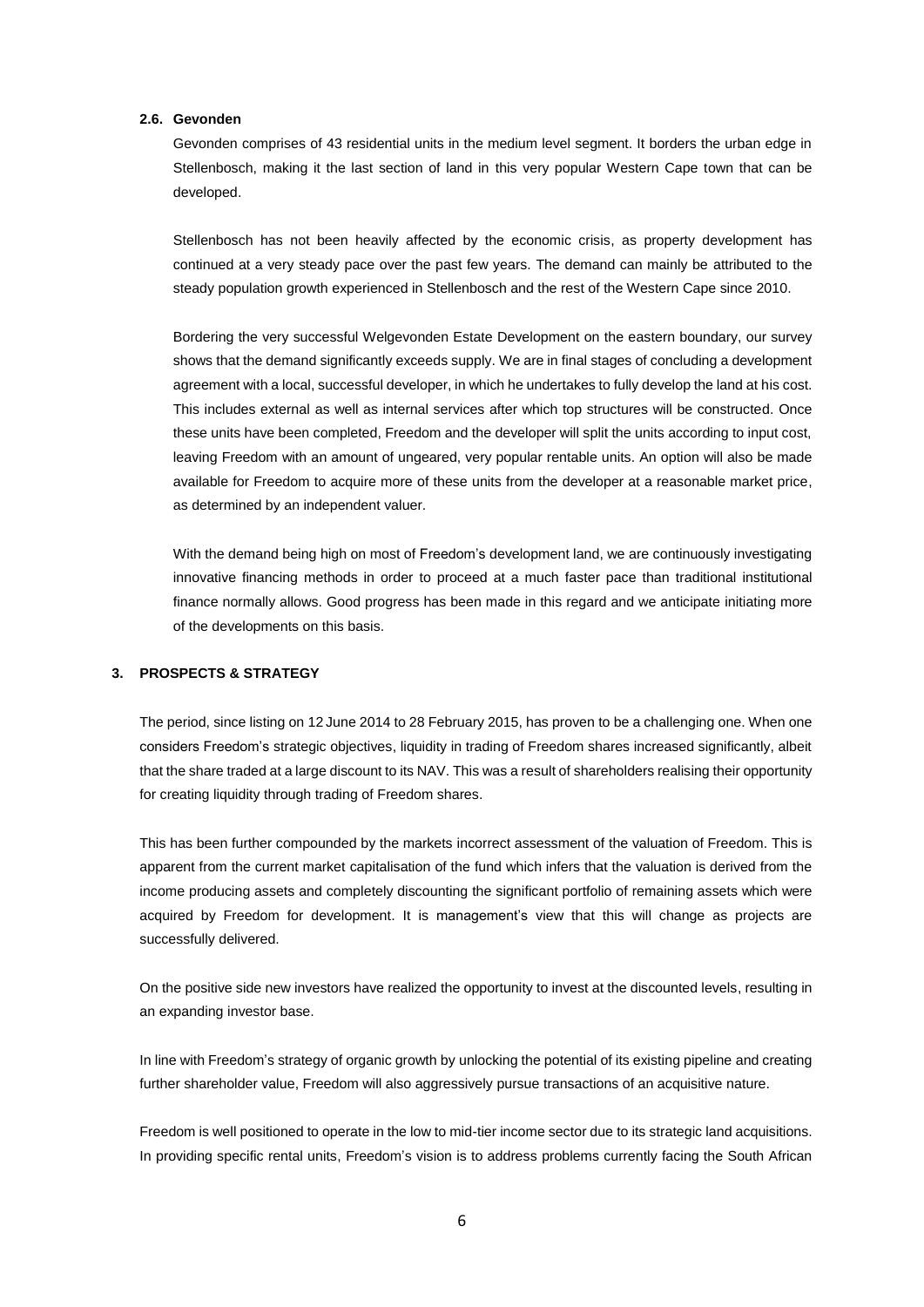market, such as lack of a supply as well as delivery to this specific income range and at the same time, to grow the Company's income producing assets.

Freedom therefore reiterates its strategic objectives, which have been formulated with the goal of unlocking and creating further shareholder value:

- To capitalise on the largely ungeared value in the Freedom property portfolio by securing reasonably priced debt funding which will be utilised to develop a substantial portfolio of income generating assets. The Company's gearing relative to the net value of its property portfolio, is less than 10% (assuming the borrowings outlined in para [4](#page-6-0) below are fully drawn down).
- To provide shareholders with an opportunity to participate in significant capital growth opportunities, as opposed to investing in the REIT, property loan stock and property unit trust markets, which tend to focus on income distribution rather than capital growth.
- Harnessing the extensive experience of Freedom's management team, as well as having access to the skills, expertise and market knowledge of selected vendors who hold a shareholding in Freedom, pursuant to the acquisition agreements in respect of the acquired properties, and who accordingly have a vested interest in developing the Freedom projects.
- To provide shareholders the prospect of participating in a diverse portfolio of assets, with a strong weighting in residential properties, which are forecast to generate significant rental incomes as access for investors to the residential property industry in South Africa is limited.

## <span id="page-6-0"></span>**4. BORROWINGS**

Freedom has secured facilities with Nedbank Limited ("Nedbank") to provide term funding to Kadoma totalling R88 million, subject to agreed drawdowns and completion of units. These term facilities will be applied to the Steelpoort Industrial expansion and further development within the Group, including Tweefontein Residential (see Operations – para [2.2\)](#page-3-0). The gearing within the Group, once the new term facilities are in place and fully drawn down, will total R120 million (granted by Nedbank). The Nedbank facilities are secured by first mortgage bonds over the developed Steelpoort Industrial properties and a surety provided by Freedom. Additional borrowings to the tune of R2 100 000 have been incurred for the purposes of expanding one stand at Steelpoort Industrial Park. This will generate an approximate initial additional R100 000 in monthly rental revenue through a 60 month lease agreement being entered into.

## **5. CORPORATE GOVERNANCE**

The board is fully committed to the principles of the Code of Corporate Practices and Conduct as set out in King III. The board acknowledges its responsibility in ensuring that the Company acts with integrity and fairness. As such they are continually monitoring and investigating methods of improving systems and controls in order to ensure that stakeholder opportunities are maximised.

# **6. HEALTH & SAFETY**

Across all aspects of operations Freedom strives to adhere to the standards of best practice and upholds health and safety as one of our highest values. This includes the health and safety policies and procedures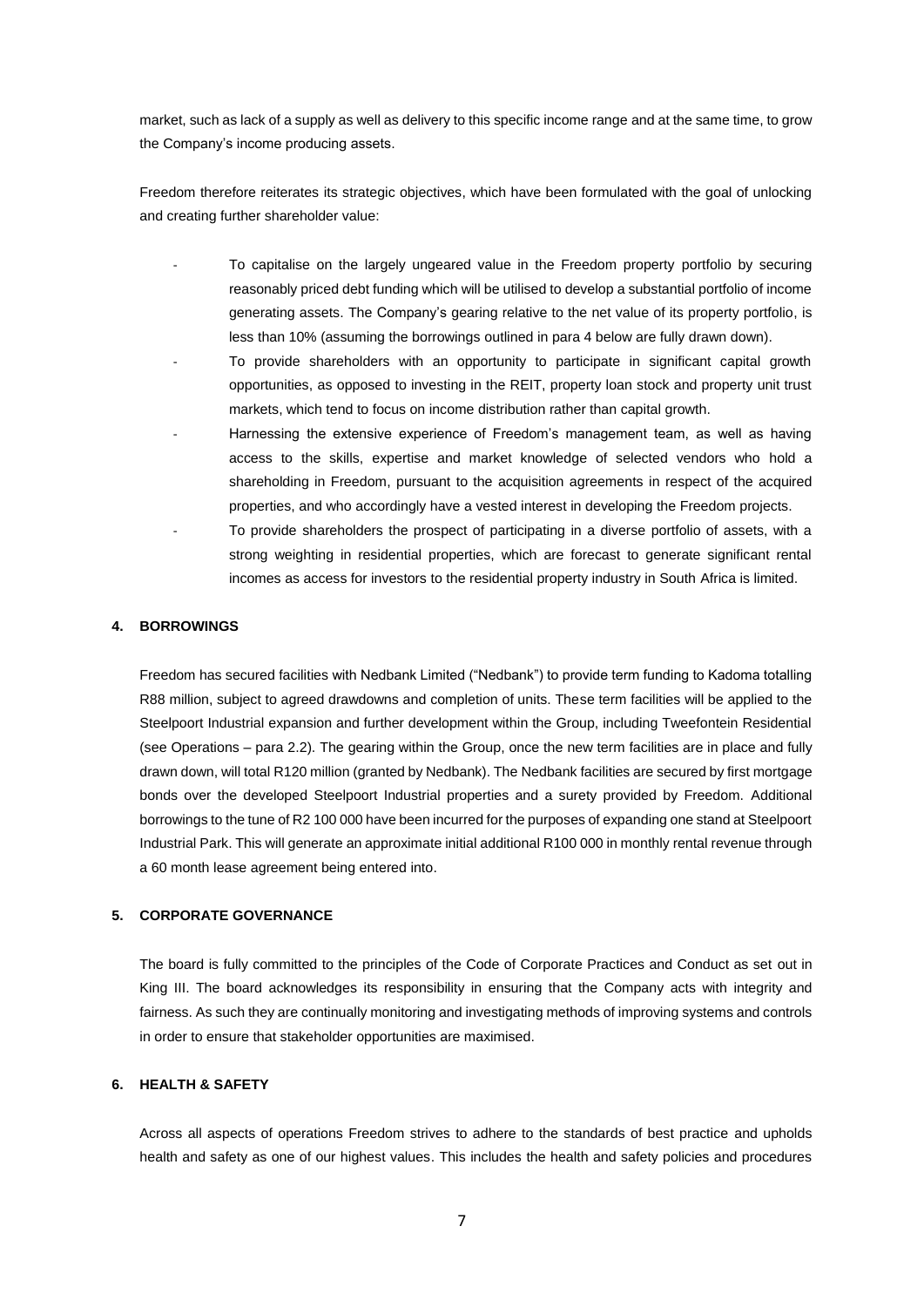set forth to ensure and maintain the welfare of all employees and development contractors. We are delighted to report another consecutive period without injuries.

### **7. SUBSEQUENT EVENTS**

There have been no material events subsequent to 28 February 2015 to report. In the normal course of business, a number of the stands for which sale agreements have been concluded at Miami Village, have now been transferred after various delays outside of Freedom's control. This will be reflected in the Group's revenue stream in the next financial period.

#### **8. CHANGES TO THE BOARD**

Mr Richard Eaton has resigned as the chief financial officer and the financial director of the Company with effect from 17 October 2014. Mr Jan Francois (Franky) Pretorius was appointed as the new chief financial officer and financial director, with effect from the same date.

## **9. BASIS OF PREPARATION**

The condensed consolidated financial statements for the year ended 28 February 2015 have been prepared in accordance with the requirements of the JSE Limited Listings Requirements for provisional reports and the requirements of the Companies Act of South Africa. The Listings Requirements require provisional reports to be prepared in accordance with the framework concepts, the measurement and recognition requirements of International Financial Reporting Standards (IFRS), the SAICA *Financial Reporting Guides* as issued by the Accounting Practices Committee and Financial Pronouncements as issued by the Financial Reporting Standards Council and also, as a minimum requirement, contain the information required by IAS 34 *Interim Financial Reporting*. The accounting policies applied in the preparation of the condensed consolidated financial statements are in terms of IFRS. The directors take full responsibility for the preparation of the provisional condensed consolidated results.

These provisional condensed results have been prepared under the historical cost convention except for investment properties and certain financial instruments which are measured at fair value. The fair value of investment properties are determined with reference to the external valuations dated 28 February 2015, prepared by the independent property valuer appointed to value the properties owned by the group.

These provisional condensed results were prepared under the supervision of JF Pretorius, in his capacity as the Chief Financial Officer of the Group.

#### **10. ACCOUNTING POLICIES**

The accounting policies applied by the Group are consistent with those applied in the comparative financial periods, except for the adoption of improved, revised or new standards and interpretations. The aggregate effect of these changes in respect of the year ended 28 February 2015 is Rnil.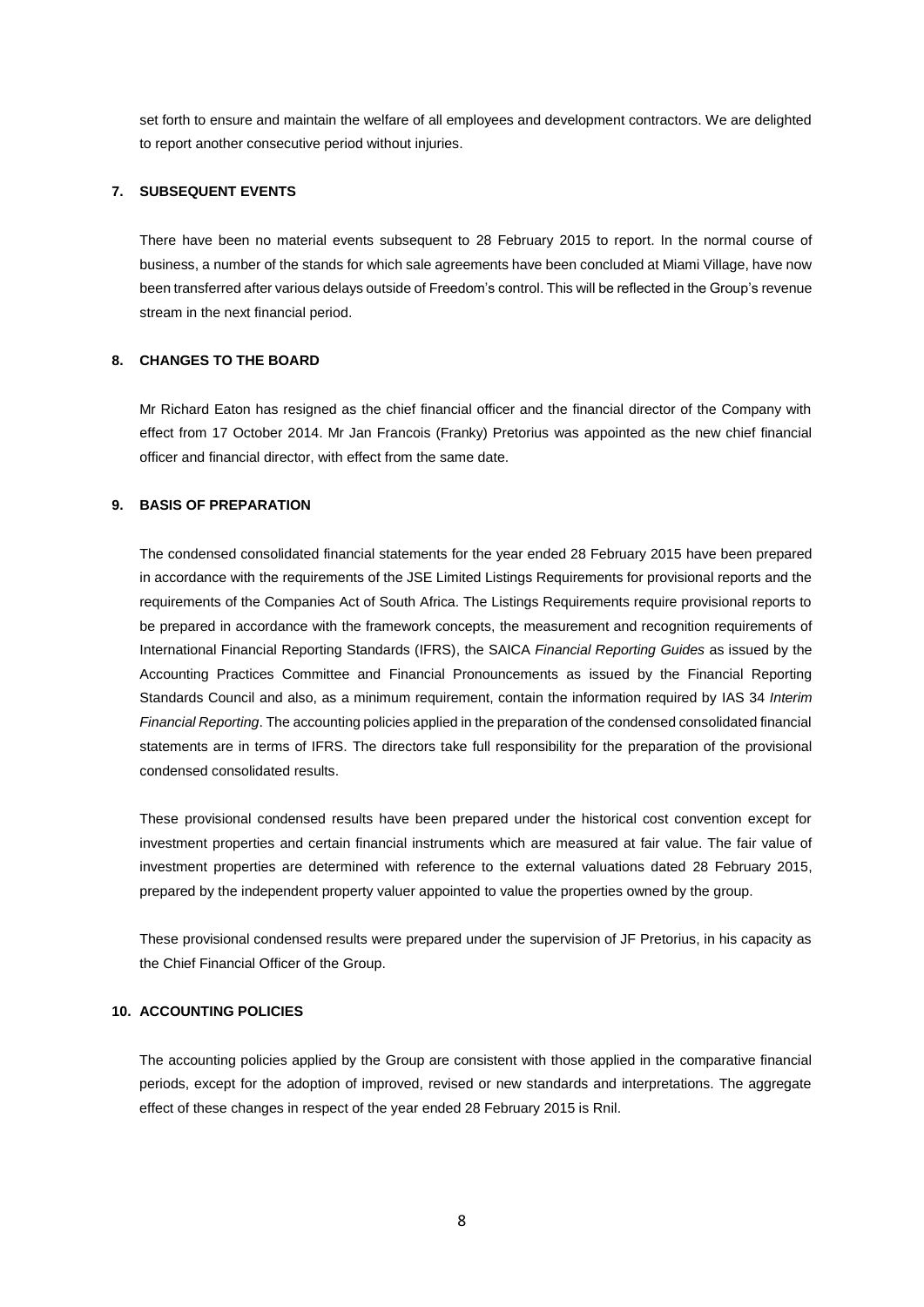# **11. AUDITORS**

The provisional condensed consolidated results of Freedom Property Fund Limited for the year ended 28 February 2015 have been reviewed by the Company's auditors, RSM Betty & Dickson (Johannesburg), and their review report is available for inspection at the Company's registered office. RSM Betty & Dickson (Johannesburg) state that their review was conducted in accordance with the International Standards on Review Engagements 2410 (ISRE 2410), *Review of HIstorical Information Performed by the Independent Auditor of the Entity*, which applies to a review of provisional condensed consolidated financial information, and have expressed an unmodified conclusion on the provisional condensed consolidated financial results.

|                                                   |              | 2015         | 2014        |  |
|---------------------------------------------------|--------------|--------------|-------------|--|
|                                                   | <b>Notes</b> | $\mathbf R$  | $\mathbf R$ |  |
|                                                   |              |              |             |  |
| Revenue                                           | 1            | 42 779 795   |             |  |
| Cost of sales                                     |              | (9413880)    |             |  |
| <b>Gross Profit</b>                               |              | 33 365 915   |             |  |
| Other income                                      |              | 17 898 097   |             |  |
| Operating expenses                                |              | (26 867 846) | (465768)    |  |
| <b>Profit (Loss) from Operations</b>              |              | 24 396 166   | (465768)    |  |
| Investment revenue                                |              | 31 903       |             |  |
| Gain on bargain purchase                          | 2            | 314 194 519  |             |  |
| Fair value adjustment                             | 3            | 235 805 060  |             |  |
| Finance costs                                     |              | (4435941)    |             |  |
| Profit (Loss) before taxation                     |              | 569 991 706  | (465768)    |  |
| Taxation                                          |              | (48926654)   |             |  |
| Total comprehensive income (Loss) for the<br>year | 4            | 521 065 052  | (465768)    |  |
| Earnings per share in cents                       |              | 58.61        |             |  |

# **CONDENSED CONSOLIDATED STATEMENT OF COMPREHENSIVE INCOME FOR THE YEAR ENDED 28 FEBRUARY 2015**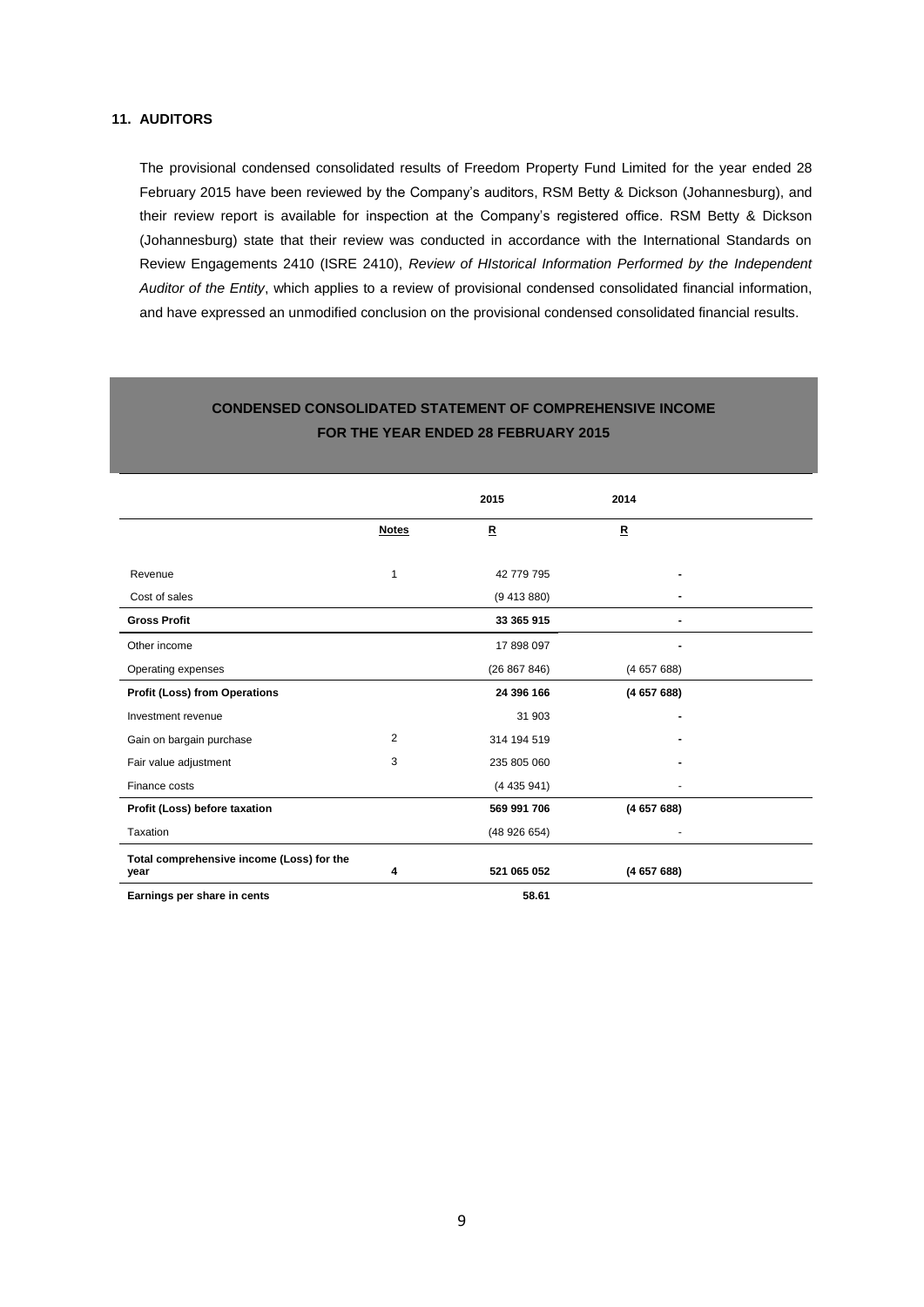# **CONDENSED CONSOLIDATED STATEMENT OF FINANCIAL POSITION FOR THE YEAR ENDED 28 FEBRUARY 2015**

|                                       |                | 2015          | 2014                    |  |
|---------------------------------------|----------------|---------------|-------------------------|--|
|                                       | <b>Notes</b>   | R             | $\overline{\mathbf{R}}$ |  |
| <b>ASSETS</b>                         |                |               |                         |  |
| Non - current assets                  |                | 1 561 038 125 | $\blacksquare$          |  |
| <b>Investment Property</b>            | 5              | 1 556 382 000 | $\overline{a}$          |  |
| Property, Plant and equipment         |                | 1 137 124     |                         |  |
| Operating lease asset                 |                | 1 085 808     |                         |  |
| Other Investments                     |                | 2 433 193     |                         |  |
| <b>Current assets</b>                 |                | 143 355 291   | 566 632                 |  |
| Inventories                           | 6              | 87 693 239    |                         |  |
| Trade and other receivables           |                | 54 325 687    | 551 180                 |  |
| Cash and cash equivalents             |                | 1 336 365     | 15 4 52                 |  |
| <b>Total assets</b>                   |                | 1704 393 416  | 566 632                 |  |
| <b>EQUITY AND LIABILITIES</b>         |                |               |                         |  |
| <b>Equity</b>                         |                | 1 339 737 751 | (4643133)               |  |
| Stated capital                        |                | 823 330 832   | 15 000                  |  |
| Reserves                              |                |               | 12 895 000              |  |
| Retained income / (Accumulated loss)  |                | 516 406 919   | (17553133)              |  |
| Liabilities                           |                |               |                         |  |
| Non - current liabilities             |                | 327 059 556   |                         |  |
| Other financial liabilities           | $\overline{7}$ | 82 290 865    |                         |  |
| Deferred tax                          | 8              | 244 768 691   |                         |  |
| <b>Current liabilities</b>            |                | 37 596 109    | 5 209 765               |  |
| Other financial liabilities           |                | 3 167 176     | 1780                    |  |
| Current tax payable                   |                | 5 385 341     |                         |  |
| Trade and other payables              |                | 19 699 941    | 5 207 985               |  |
| Provisions                            |                | 156 106       |                         |  |
| Bank overdraft                        |                | 9 187 545     |                         |  |
| <b>Total equities and liabilities</b> |                | 1704 393 416  | 566 632                 |  |
| Total number of shares in issue       |                | 1 027 029 031 |                         |  |
| NAV per share (cents)                 |                | 130.45        |                         |  |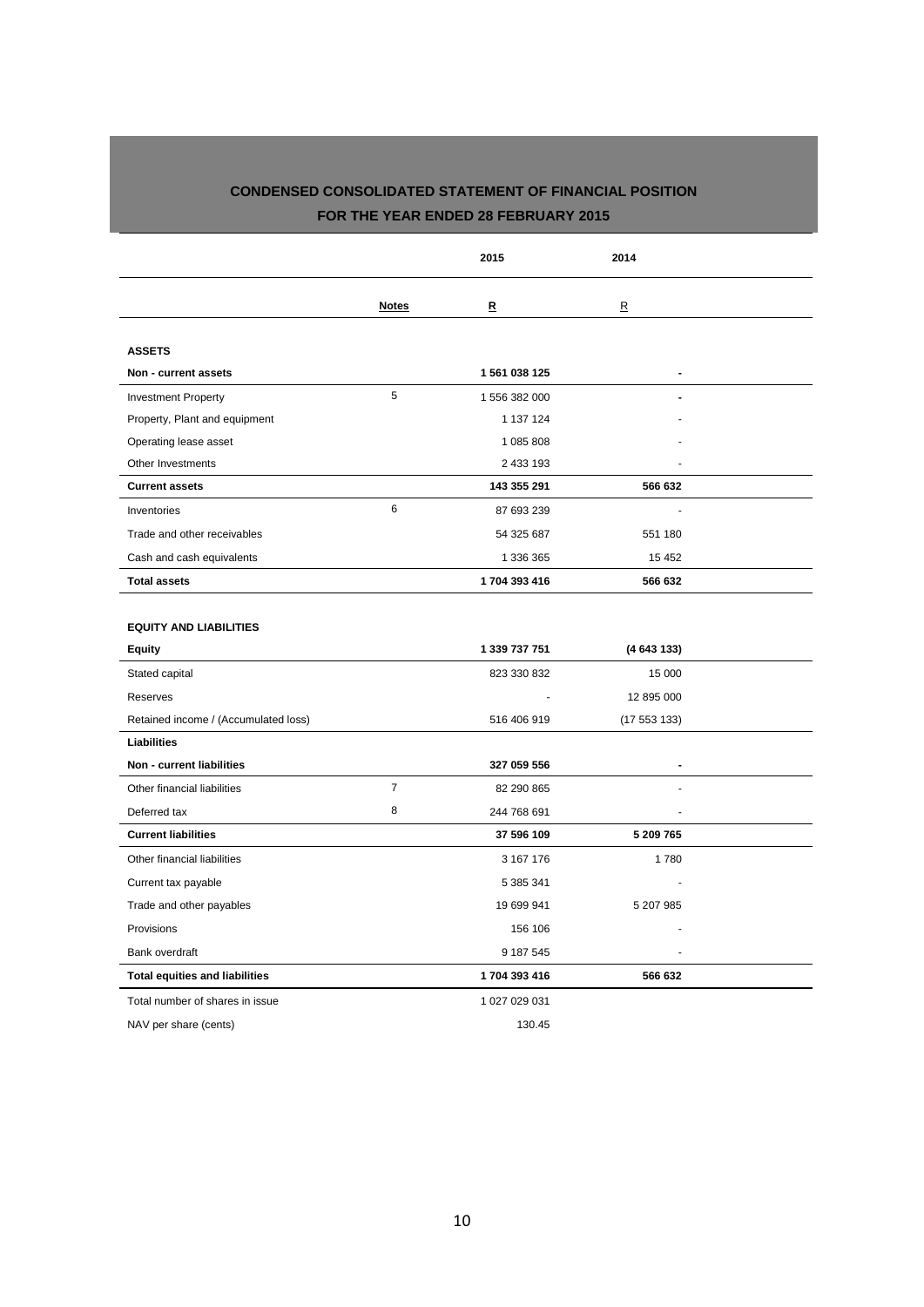# **CONDENSED CONSOLIDATED STATEMENT OF CASH FLOWS FOR THE YEAR ENDED 28 FEBRUARY 2015**

|                                                |              | 2015          | 2014        |  |
|------------------------------------------------|--------------|---------------|-------------|--|
|                                                | <b>Notes</b> | $\mathbf{R}$  | $\mathbf R$ |  |
| <b>CASH FLOWS FROM OPERATING ACTIVITIES</b>    |              |               |             |  |
| Cash (utilised in) / generated from operations |              | (37284075)    | 39 179      |  |
| Interest income                                |              | 31 903        |             |  |
| Finance costs                                  |              | (4435941)     |             |  |
| Tax paid                                       |              | (149 290)     |             |  |
| Net cash from operating activities             |              | (41837403)    | 39 179      |  |
| <b>CASH FLOWS FROM INVESTING ACTIVITIES</b>    | 9            |               |             |  |
| Purchase of property plant and equipment       |              | (866 894)     |             |  |
| Purchase of investment property                |              | (163946292)   |             |  |
| Proceeds from sale of investment property      |              | 1 000 000     |             |  |
| Proceeds from sale of subsidiary               |              | 12 000 000    |             |  |
| Investment in subsidiaries                     |              | (719369654)   |             |  |
| Purchase of other asset                        |              | (2433193)     |             |  |
| Net cash from investing activities             |              | (873 616 033) |             |  |
| <b>CASH FLOWS FROM FINANCING ACTIVITIES</b>    |              |               |             |  |
| Proceeds on share issue                        |              | 823 315 832   |             |  |
| Proceeds from other financial liabilities      |              | 84 270 972    |             |  |
| Repayment of shareholder loans                 |              |               | (24 320)    |  |
| Net cash from financing activities             |              | 907 586 804   | (24320)     |  |
| <b>Total cash movement</b>                     |              | (7866632)     | 14 859      |  |
| Cash at the beginning of the year              |              | 15 4 52       | 593         |  |
| Total cash at the end of the year              |              | (7 851 180)   | 15 452      |  |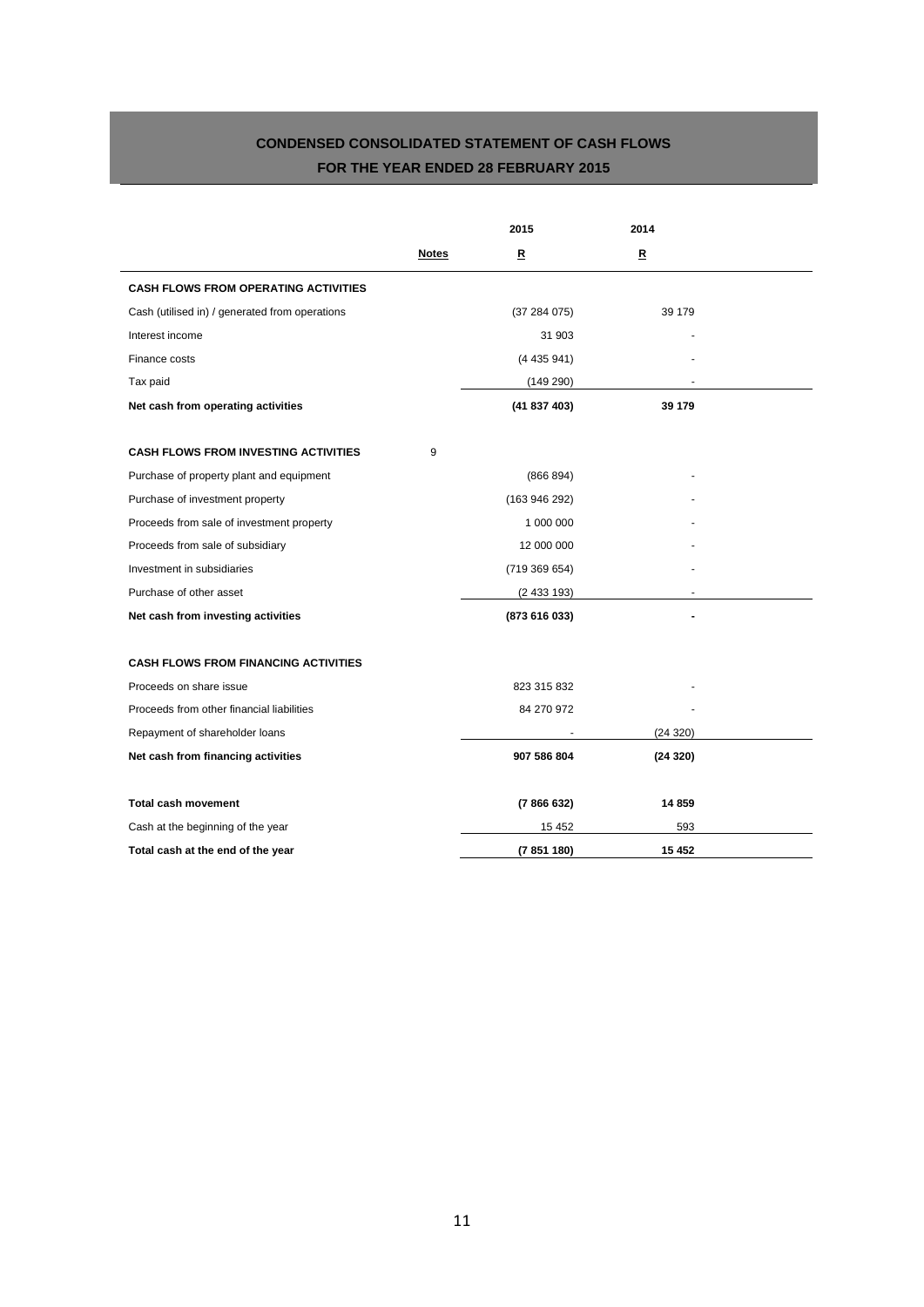# **CONDENSED CONSOLIDATED STATEMENT OF CHANGES IN EQUITY FOR THE YEAR ENDED 28 FEBRUARY 2015**

|                                                                          | <b>Stated capital</b> | <b>Share Based Payment</b><br>Reserve | Retained income /<br>(Accumulated loss) | <b>Total Equity</b> |
|--------------------------------------------------------------------------|-----------------------|---------------------------------------|-----------------------------------------|---------------------|
|                                                                          | R                     | R                                     | R                                       | R                   |
| Balance as at 01 March 2013                                              | 15 000                | 12 895 000                            | (12 895 445)                            | 14 555              |
| Loss for the year                                                        |                       | ٠                                     | (465768)                                | (465768)            |
| Balance as at 01 March 2014                                              | 15 000                | 12 895 000                            | (17553133)                              | (4 643 133)         |
| Profit for the year                                                      |                       | $\blacksquare$                        | 521 065 052                             | 521 065 052         |
| <b>Issue of shares</b>                                                   | 882 075 382           |                                       |                                         | 882 075 382         |
| Purchase of own/treasury shares                                          | (58759550)            |                                       |                                         | (58759550)          |
| Transfer between reserves<br>Total contributions by and distributions to |                       | (12 895 000)                          | 12 895 000                              |                     |
| owners of company recognised directly in<br>equity                       | 823 315 832           | (12 895 000)                          | 12 895 000                              | 823 315 832         |
| Balance as at 28 February 2015                                           | 823 330 832           |                                       | 516 406 919                             | 1 339 737 751       |

### **NOTES TO THE CONDENSED CONSOLIDATED FINANCIAL STATEMENTS:**

1. **Revenue –** comprises of the following:

|                                   | 2015       | 2014 |   |  |
|-----------------------------------|------------|------|---|--|
|                                   | R          | R    |   |  |
| Investment property income        | 19 059 500 |      | - |  |
| Development property sales income | 23 720 295 |      | - |  |
|                                   | 42 779 795 |      | - |  |

- 2. **Gain on bargain purchase** relates to the acquisition of the 6 property owning subsidiaries acquired by Freedom, as set out in the Pre-listing Statement and supplementary circular dated 5 June 2014 ("Listing Documents"). The fair value of the properties owned in the acquired subsidiaries (as valued by the independent valuer dated 28 February 2015) was higher than the purchase consideration paid by Freedom.
- 3. **Fair value adjustment** relates to the fair value of properties acquired by Freedom, as set out in the Listing Documents. The fair value of the properties acquired (as valued by the independent valuer dated 28 February 2015) was higher than the purchase consideration paid by Freedom.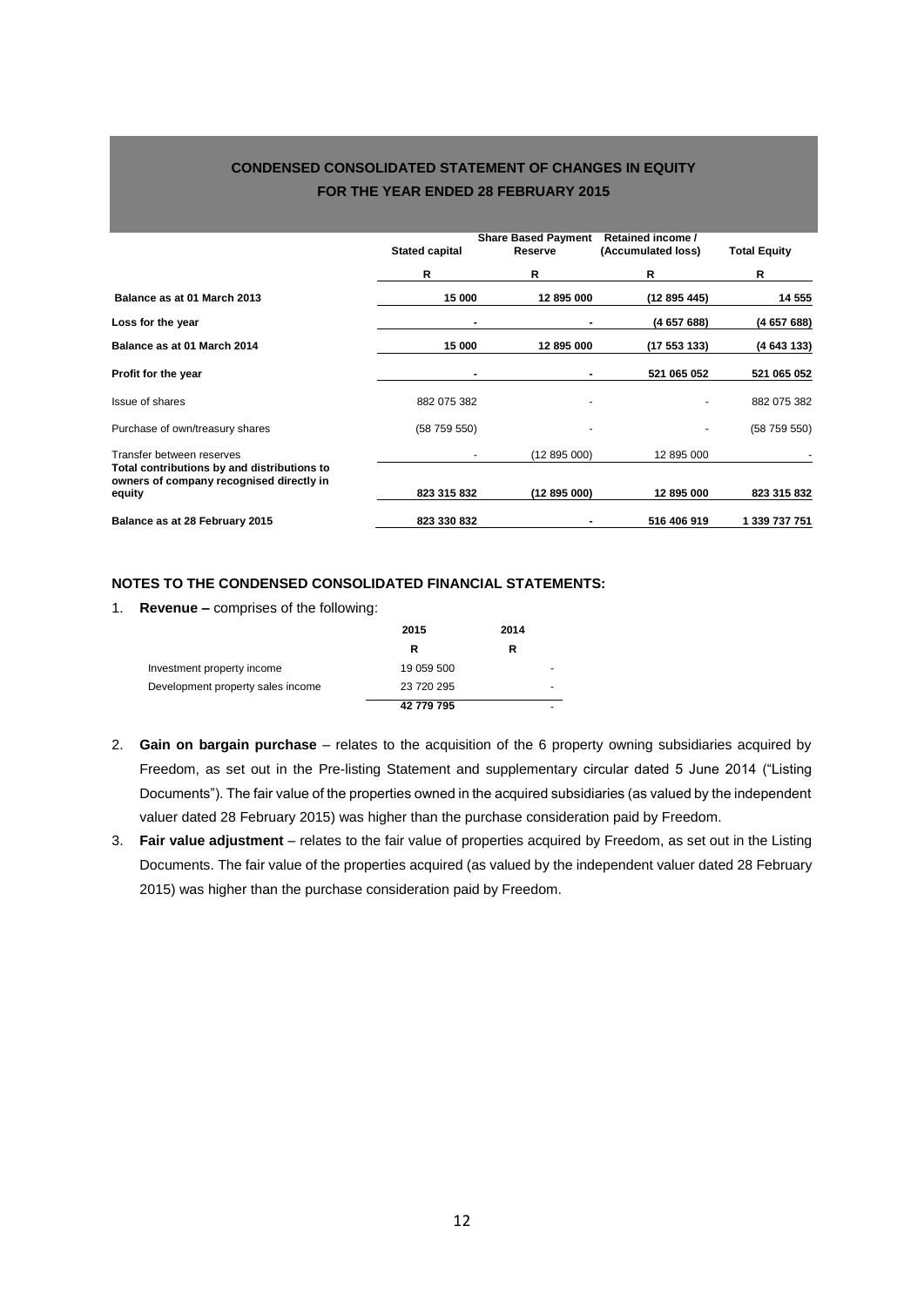#### 4. **Headline Earnings**

|                                                | 2015          |
|------------------------------------------------|---------------|
|                                                | R             |
| Total comprehensive income                     | 521 065 052   |
| Fair value adjustment                          | (235 805 060) |
| Gain on bargain purchase                       | (314 194 519) |
| Gain on disposal of subsidiary                 | (3589500)     |
| Profit on sale of investment property          | (339 713)     |
| Tax effect of above adjustments                | 46 136 548    |
| <b>Headline earnings</b>                       | 13 272 808    |
|                                                |               |
| Shares in issue                                | 1 027 029 031 |
| Weighted average no of shares in issue         | 889 037 602   |
| Earnings per share (in cents)                  | 58.61         |
| Headline earnings per share (in cents)         | 1.49          |
| Diluted earnings per share (in cents)          | 58.61         |
| Diluted headline earnings per share (in cents) | 1.49          |

- 5. **Investment property** is the fair value of the properties acquired by Freedom as set out in the Listing Documents, which will be developed and held by Freedom as income generating property assets.
- 6. **Inventories** are the properties acquired in Langebaan (see paragrap[h 2.4\)](#page-4-0) and Miami Village (see paragraph [2.5\)](#page-4-1) by Freedom which will be developed and sold, as set out in the Listing Documents.
- 7. **Other financial liabilities** This relates to the long term portion of the mortgage bond which was taken over in the acquisition of Stellenbosch Industrial (held through Passion Way Props Proprietary Limited) as well as the long term portion of the Nedbank facilities drawn down to finance the expansion at Steelpoort.
- 8. **Deferred taxation** relates to the fair value adjustments of the acquisition of the properties and property owning subsidiaries acquired by Freedom as set out in the Listing Documents.
- 9. **Net cash flows from financing and investment activities**  a total of R882 075 382 Freedom ordinary shares were issued by Freedom to acquire the investment properties and property owning subsidiaries (purchase consideration and related costs).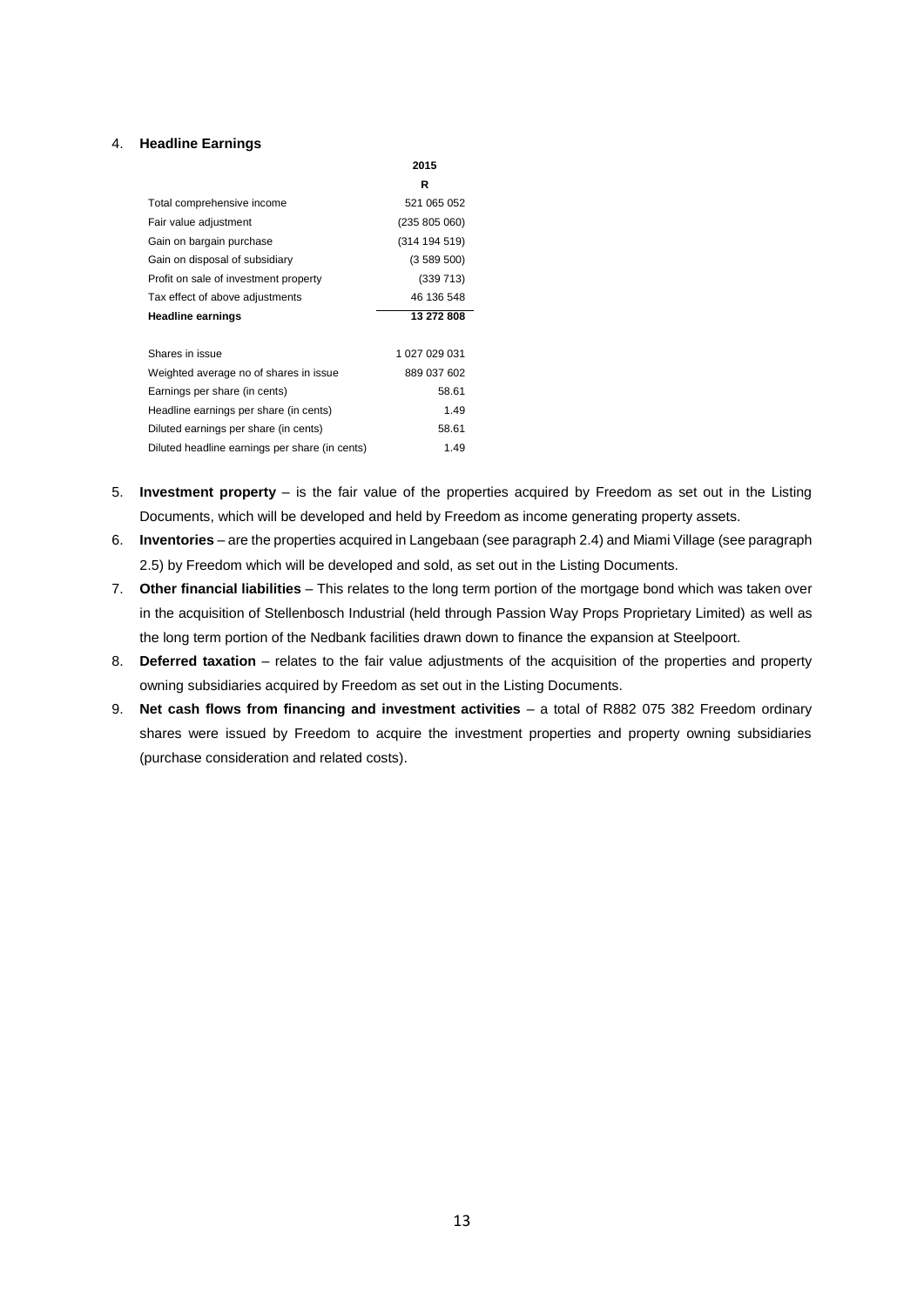# **CONDENSED CONSOLIDATED SEGMENT REPORT FOR THE YEAR ENDED 28 FEBRUARY 2015**

The Group has two reportable segments, as described below. The segments offer different types of revenue income and are managed separately to enable the Group to adequately monitor the various risk profiles. For each of these segments, the Group's chief executive officer reviews internal management reports on a monthly basis. The following summary describes each of the Group's reportable segments:

- Property Rental Income; and
- Development Property Sales.

Other operations include the Group's administrative and finance costs. None of these segments meets any of the quantitative thresholds for determining reportable segments in the current year. Information regarding the results of each reportable segment is included below. No segment results are disclosed for the prior period as the Group only commenced these operations on listing in the current year.

#### **OPERATING SEGMENTS**

**Statement of comprehensive Income – 28 February 2015**

|                        | <b>Development Property</b> |              |                                 |
|------------------------|-----------------------------|--------------|---------------------------------|
|                        | <b>Rental Income</b>        | <b>Sales</b> | <b>Total Operating Segments</b> |
| Segment revenue        | 19 059 500                  | 23 720 295   | 42 779 795                      |
| Expenditure            | (13 647 244)                | (10813527)   | (24460771)                      |
| <b>Segment Results</b> | 5412256                     | 12 906 768   | 18 319 024                      |

#### **Statement of Financial Position – 28 February 2015**

|                                | <b>Development Property</b> |                          |                                 |  |
|--------------------------------|-----------------------------|--------------------------|---------------------------------|--|
|                                | <b>Rental Income</b>        | <b>Sales</b>             | <b>Total Operating Segments</b> |  |
| <b>Non-Current Assets</b>      |                             |                          |                                 |  |
| Investment properties          | 1 556 382 000               |                          | 1 556 382 000                   |  |
| Operating lease asset          | 1 085 808                   | $\overline{\phantom{a}}$ | 1 085 808                       |  |
| <b>Current Assets</b>          |                             |                          |                                 |  |
| Trade and other receivables    | 1 699 413                   | 23 778 847               | 25 478 260                      |  |
| Inventory                      |                             | 87 693 239               | 87 693 239                      |  |
| <b>Segment Assets</b>          | 1 559 167 221               | 111 472 086              | 1670639307                      |  |
| <b>Non-Current Liabilities</b> |                             |                          |                                 |  |
| Deferred tax                   | 244 768 691                 | ٠                        | 244 768 691                     |  |
| Other financial liabilities    | 82 290 865                  |                          | 82 290 865                      |  |
| <b>Current Liabilities</b>     |                             | ٠                        |                                 |  |
| Trade and other payables       | 15 956 601                  | 2 2 5 3 9 1 4            | 18 210 515                      |  |
| Other financial liabilities    | 3 167 176                   | ۰                        | 3 167 176                       |  |
| <b>Segment Liabilities</b>     | 346 183 333                 | 2 253 914                | 348 437 247                     |  |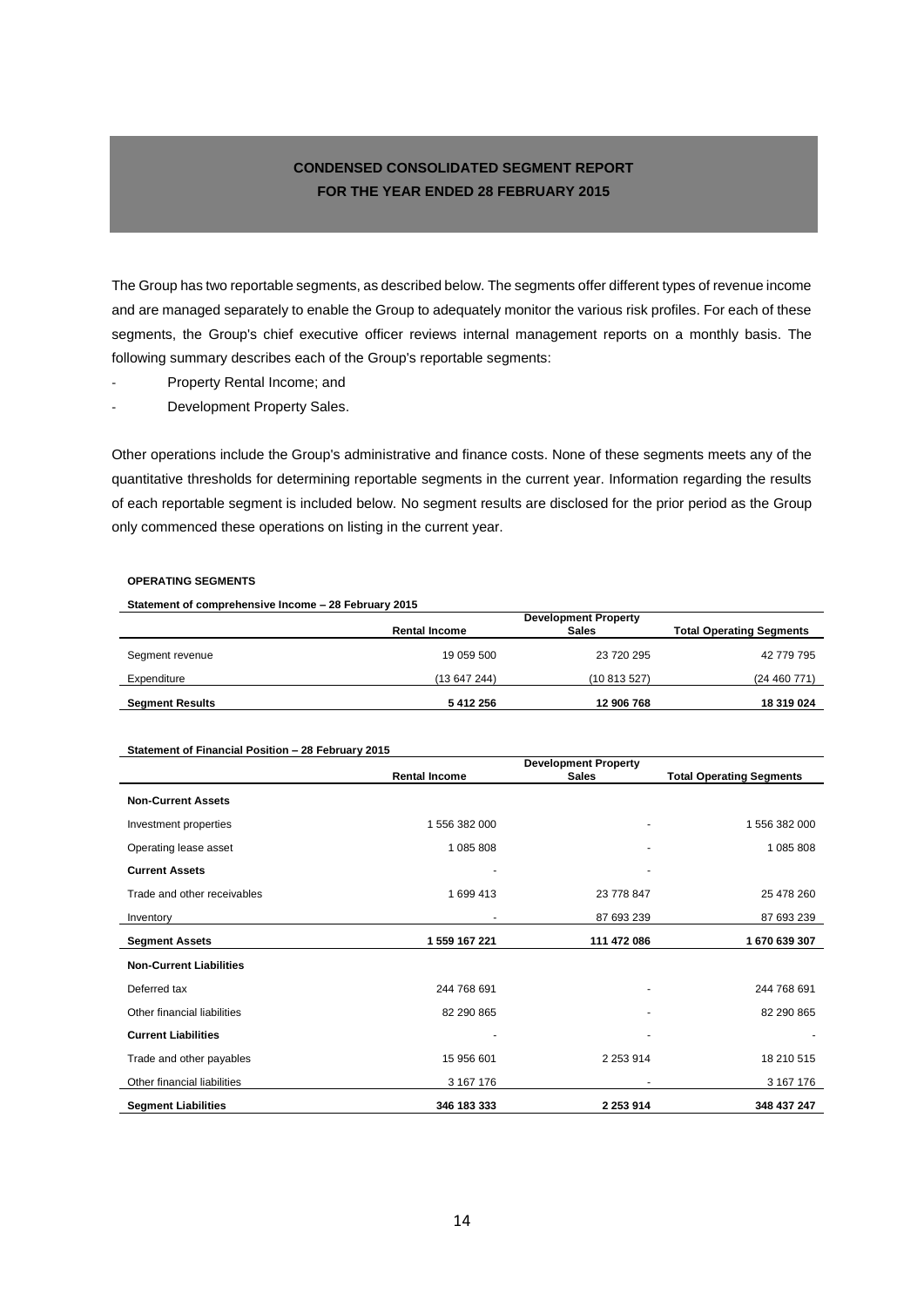**Reconciliations of reportable segment revenues, profit or loss, assets and liabilities and other material items :**

| Revenues                               |             |
|----------------------------------------|-------------|
| Total Revenue for reportable segments  | 42 779 795  |
| Profit or loss for reportable segments | 18 319 024  |
| Other profit or loss                   |             |
| <b>Unallocated Amounts</b>             |             |
| <b>Operating Expenses</b>              | (11820956)  |
| <b>Finance Costs</b>                   | (4 435 941) |
| Other Income                           | 17 898 097  |
| <b>Investment Revenue</b>              | 31 903      |
| Gain on bargain purchase               | 314 194 519 |
| Fair value adjustment                  | 235 805 060 |
| Profit / (Loss) before taxation        | 569 991 706 |

The following assets and liabilities are not allocated to business segments:

| Assets                        |            |
|-------------------------------|------------|
| Property, plant and equipment | 1 137 124  |
| Other financial assets        | 2 433 193  |
| Trade and other receivables   | 28 847 427 |
| Cash and cash equivalents     | 1 336 365  |
| Total unallocated assets      | 33 754 109 |
| Liabilities                   |            |
| Bank overdraft                | 9 187 545  |
| Current tax payable           | 5 385 341  |
| Trade and other payables      | 1 645 532  |
| Total unallocated liabilities | 16 218 418 |